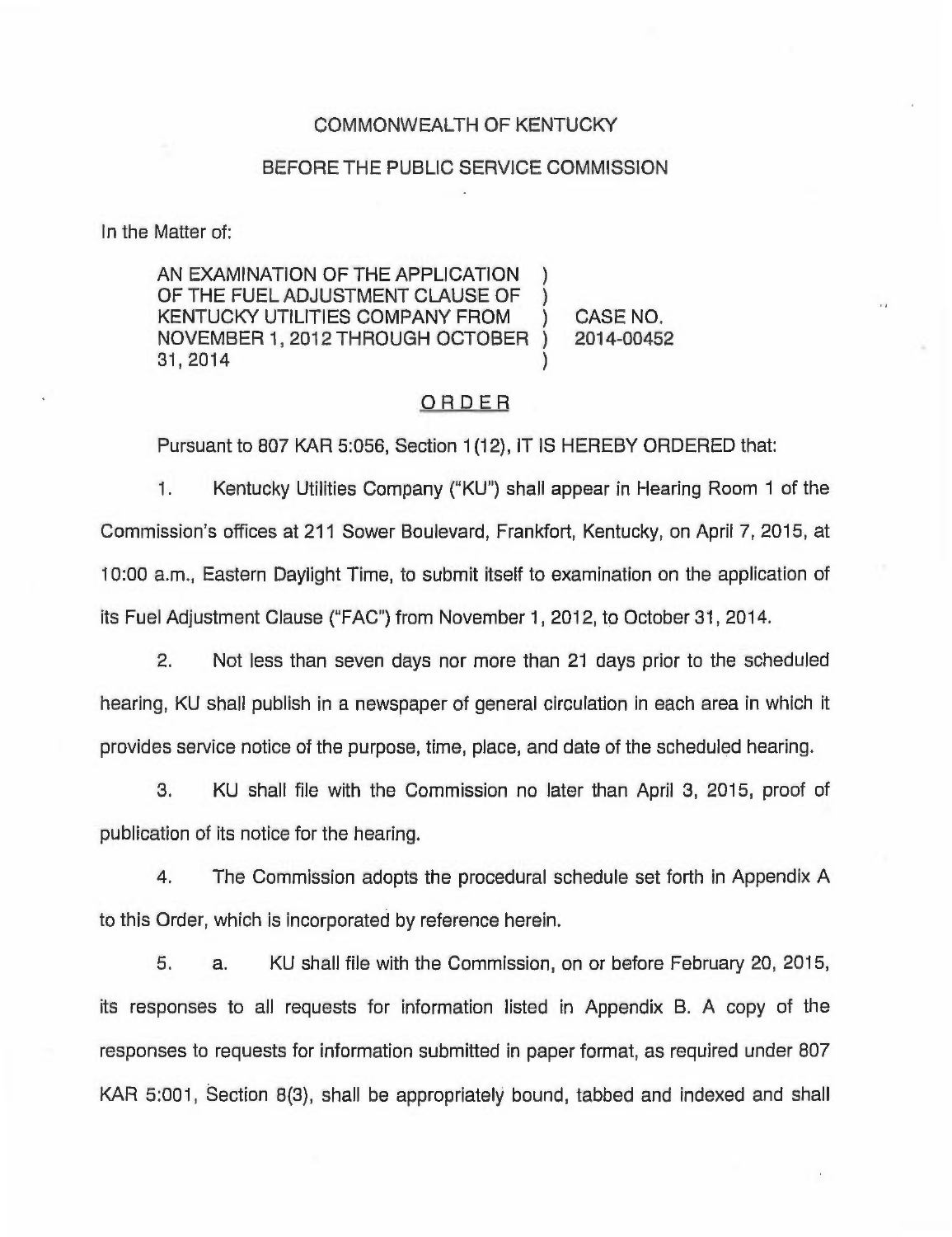include the name of the witness responsible for responding to the questions related to the information provided.

b. Each response shall be answered under oath or, for representatives of a public or private corporation or a partnership or association or a governmental agency, be accompanied by a signed certification of the preparer or the person supervising the preparation of the response on behalf of the entity that the response is true and accurate to the best of that person's knowledge, information, and belief formed after a reasonable inquiry.

c. <sup>A</sup> party shall make timely amendment to any prior response if it obtains information which indicates that the response was incorrect when made or, though correct when made, is now incorrect in any material respect.

d. For any request to which a party refuses to furnish all or part of the requested information, that party shall provide a written explanation of the specific grounds for its failure to completely and precisely respond.

e. Careful attention shall be given to copied material to ensure its legibility, When the requested information has been previously provided in this proceeding in the requested format, reference may be made to the specific location of that information in responding to this request. When applicable, the requested information shall be separately provided for total company operations and jurisdictional operations.

f. A party filing a document containing personal information shall, in accordance with 807 KAR 5:001, Section 4(10), encrypt or redact the document so that personal information cannot be read.

-2- Case No. 2014-00452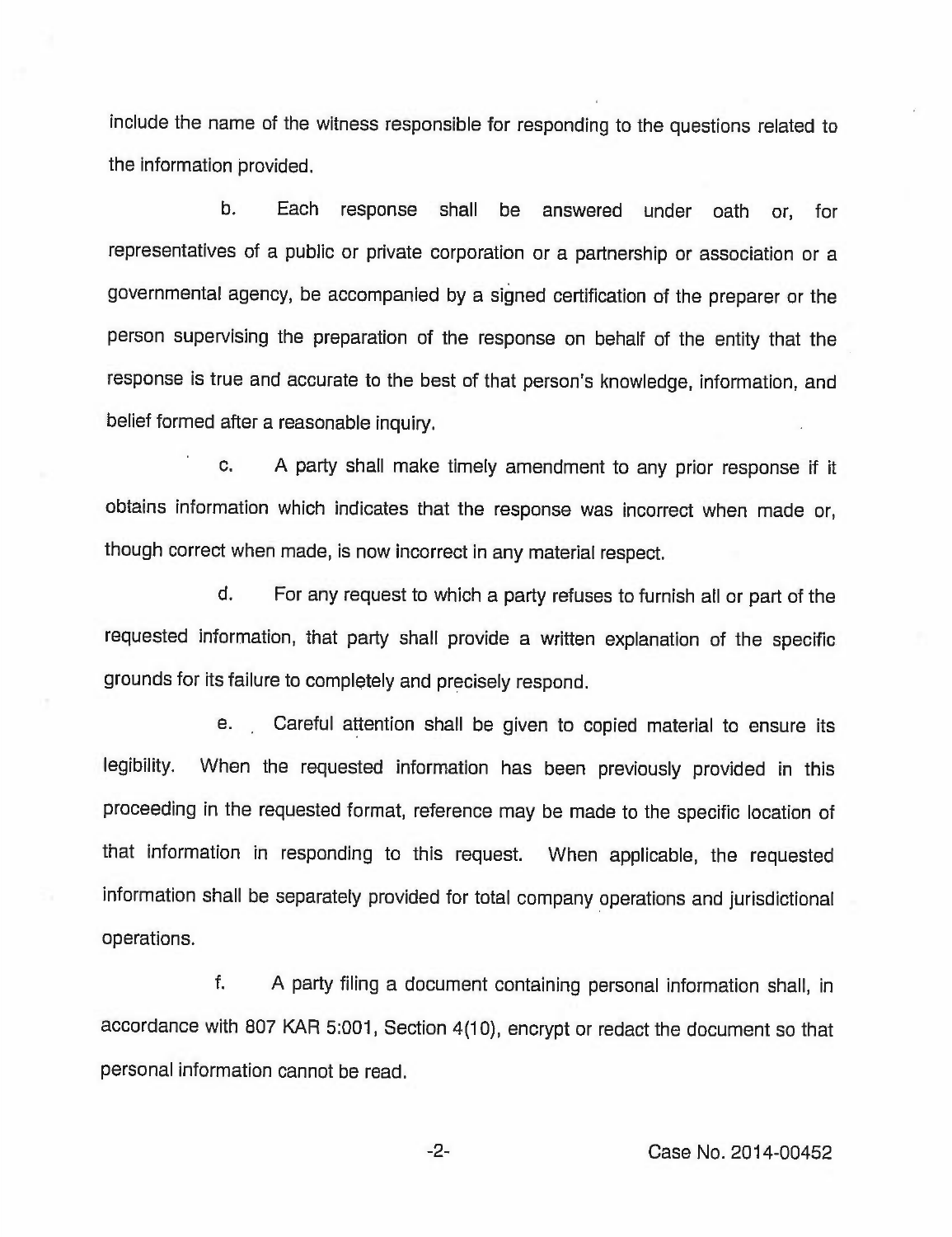6. KU shall, on or before February 20, 2015, file with the Commission written direct testimony of the witnesses KU intends to call at the scheduled hearing in this matter. The written direct testimony of these witnesses shall address, *inter alia*, the following issues:

a. The reasonableness of KU's fuel procurement practices during the review period;

b. Coal suppliers' adherence to contract delivery schedules during the review period;

c. KU's efforts to ensure coal suppliers' adherence to contract delivery schedules during the review period;

d. KU's efforts to maintain the adequacy of its coal supplies in light of any coal supplier's inability or unwillingness to make contract coal deliveries;

e. Any changes in coal market conditions that occurred during the review period or that KU expects to occur within the next two years that have significantly affected or will significantly affect KU's coal procurement practices; and

f. Any changes in the wholesale electric power market that occurred during the review period or that KU expects to occur within the next two years that have significantly affected or will significantly affect KU's electric power procurement practices.

7. At the scheduled hearing in this matter, neither opening statements nor summarization of direct testimony shall be permitted.

-3- Case No. 2014-00452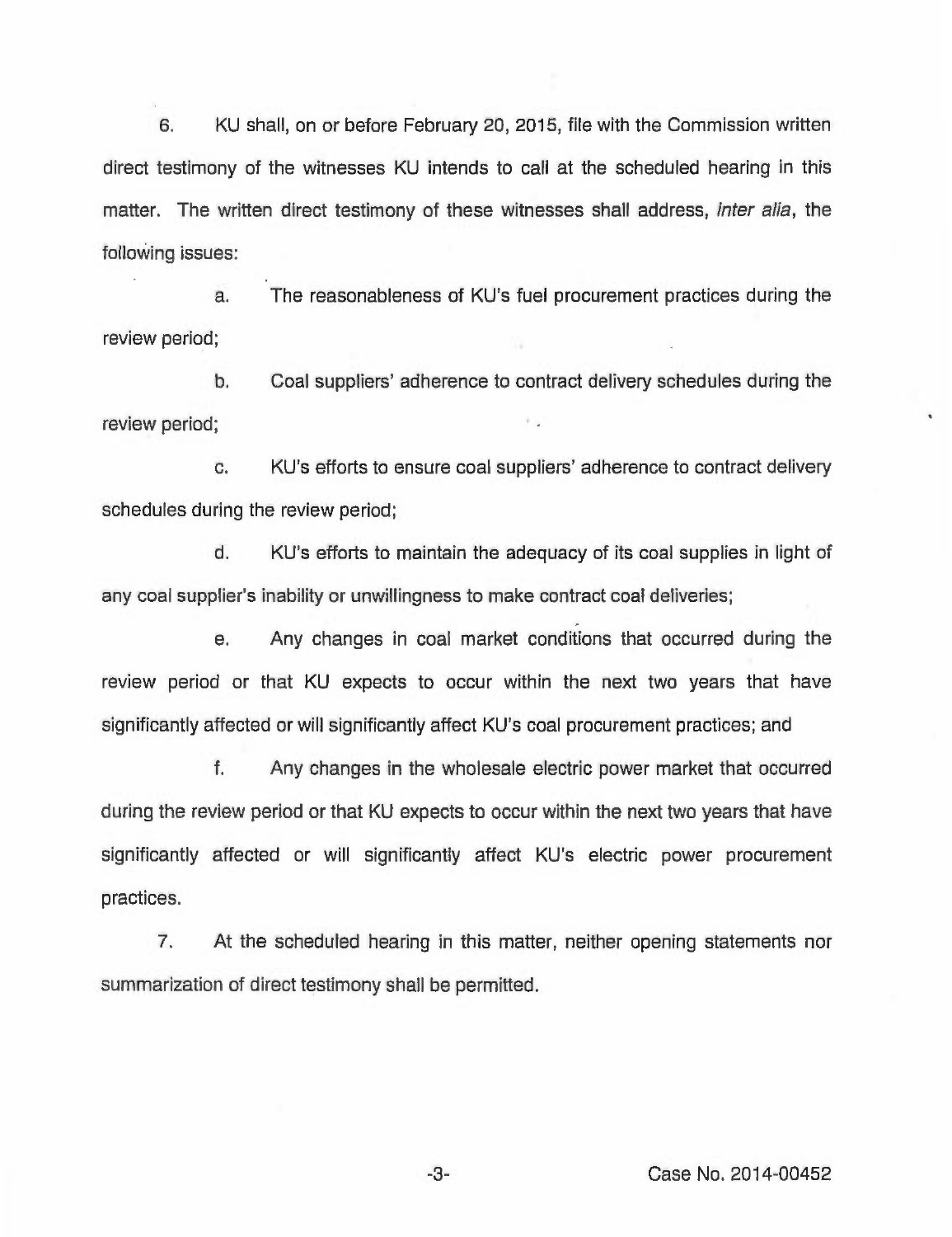8. Unless otherwise ordered by the Commission, the electronic filing procedures set forth in 807 KAR 5:001, Section 8, shall be followed when filing papers in this proceeding.

9. Pursuant to 807 KAR 5:001, Section 8, unless a party granted leave to intervene states its objection to the use of electronic filing procedures in a motion for intervention, the party shall be deemed to have consented to the use of electronic filing procedures and the service of all papers, including Orders of the Commission, by electronic means; the party shall file with the Commission, within seven days of the date of an Order of the Commission granting the intervention, a written statement that the party waives any right to service of Commission Orders by United States mail; and that the party, or the party's authorized agent, possesses the facilities to receive electronic transmissions.

10. Intervenors may serve interrogatories and requests for production of documents upon KU in accordance with the procedural schedule set forth in Appendix A.

11. All documents that KU filed with the Commission pursuant to 807 KAR 5:056, Sections 1(7) and 1(9), for the period under review are incorporated by reference into the record of this proceeding.

-4- Case No. 2014-00452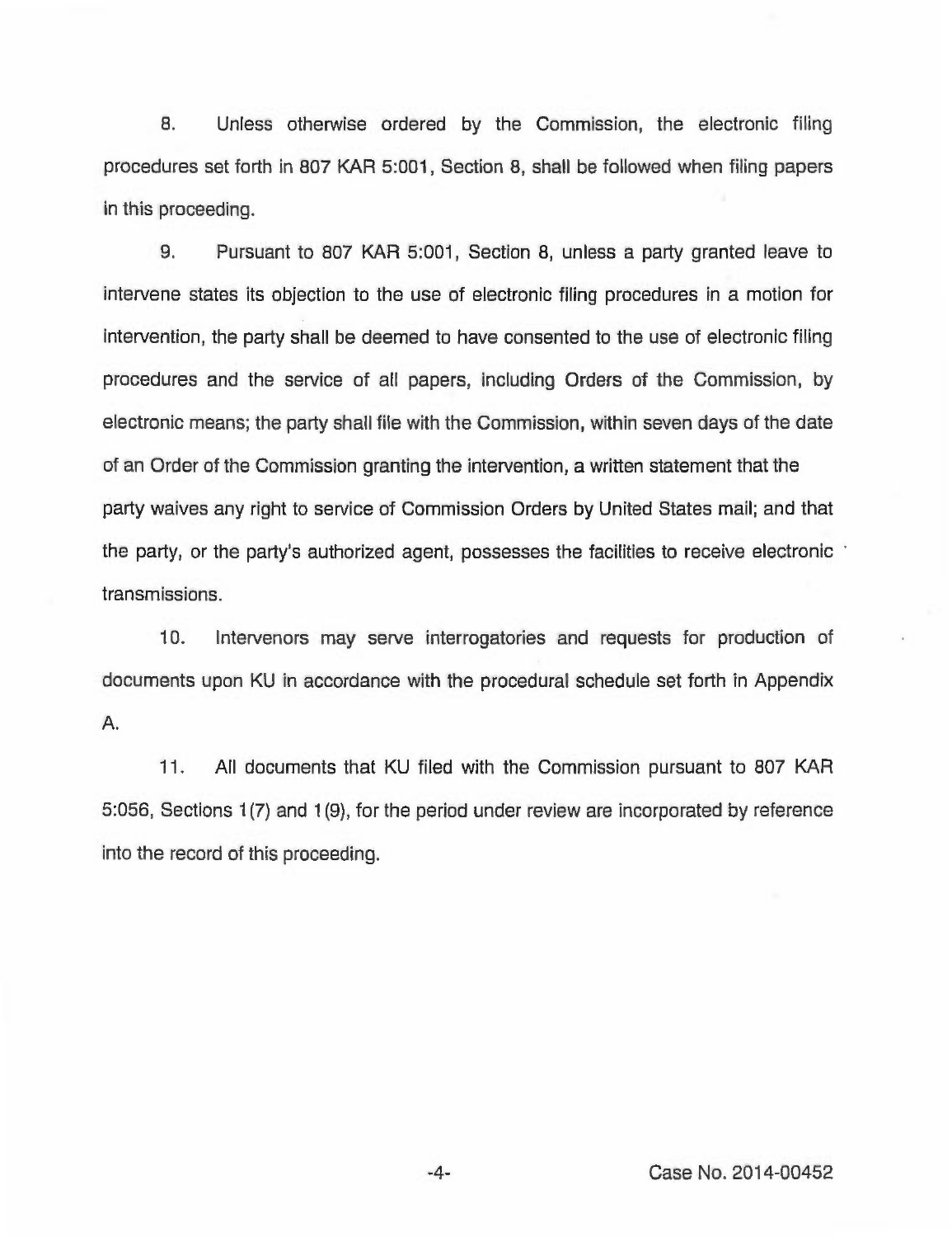12. The records of Case Nos. 2013-00263,<sup>1</sup> 2013-00446,<sup>2</sup> and 2014-00227<sup>3</sup> are incorporated by reference into this proceeding.

13. Any intervening party that intends to file testimony in this matter shall advise the Commission in writing of its intent to do so and shall, no later than March 23, 2015, move for modification of the procedural schedule, if necessary, to permit the filing of its testimony.

14. A person who submits a motion to intervene after February 26, 2015, and, upon a showing of good cause, is granted full intervention shall accept and abide by the existing procedural schedule.

15. Motions for extensions of time shall be made in writing and will be granted only upon a showing of good cause.

By the Commission

**ENTERED** FEB 05 2015 **KENTUCKY PUBLIC ERVICE COMMISSION** 

ATTEST;

asson & unwell for Executive Directo

 $2$  Case No. 2013-00446, An Examination of the Application of the Fuel Adjustment Clause of Kentucky Utilities Company from May 1, 2013 through October 31, 2013 (Ky, PSC June 2, 2014).

<sup>3</sup> Case No. 2014-00227, An Examination of the Application of the Fuel Adjustment Clause of Kentucky Utilities Company from November 1, 2013 through April 30, 2014 (flied Aug. 13, 2014).

 $1$  Case No. 2013-00263, An Examination of the Application of the Fuel Adjustment Clause of Kentucky Utilities Company from November 1, 2012 through April 30, 2013 (Ky. PSC Nov. 15, 2013).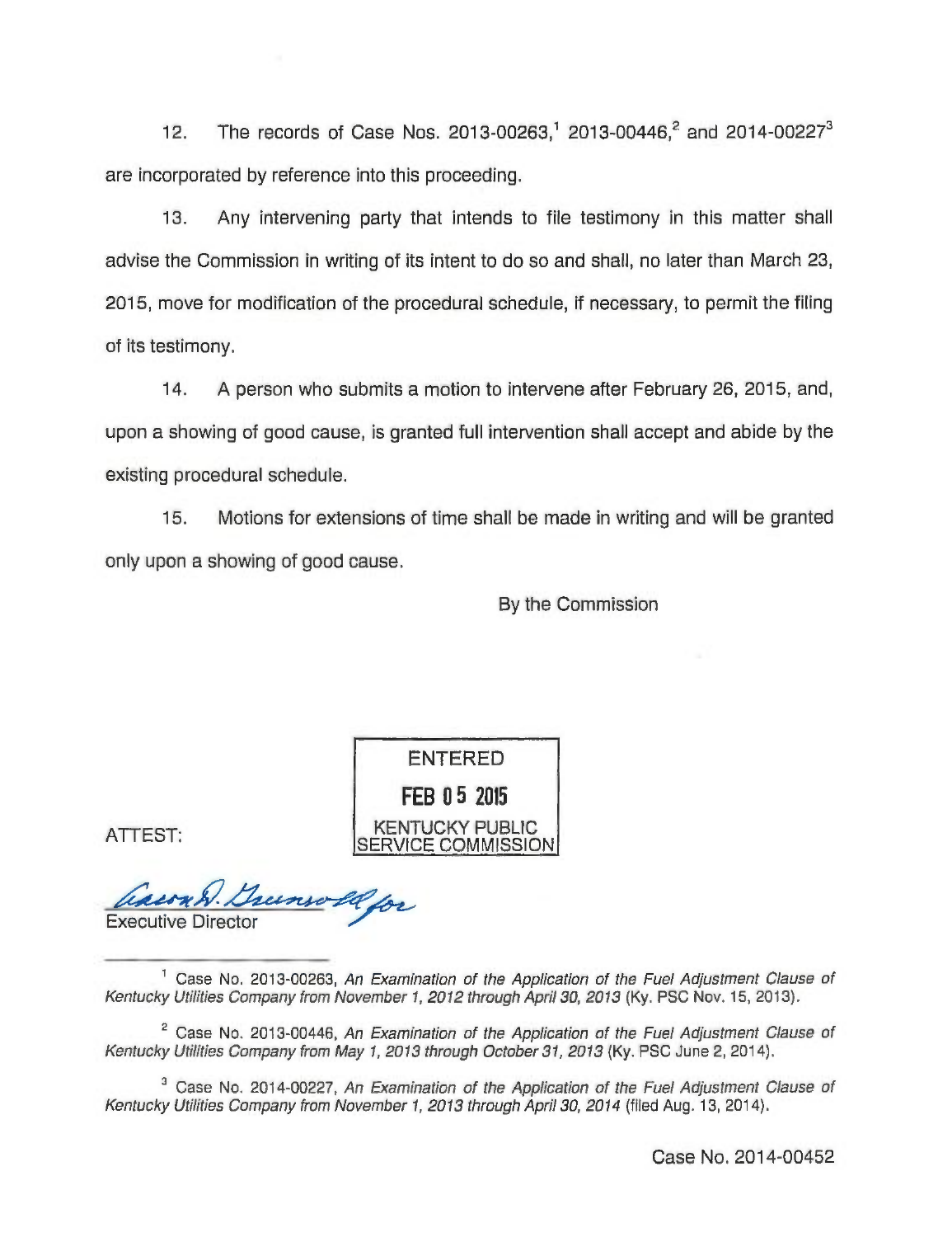## APPENDIX A

# APPENDIX TO AN ORDER OF THE KENTUCKY PUBLIC SERVICE COMMISSION IN CASE NO. 2014-00452 DATED FEB 0 5 201

 $\mathcal{H}$ 

| KU shall file with the Commission the direct testimony<br>of its witnesses in verified prepared form and the responses to<br>requests for information set forth in Appendix B no later than 02/20/2015 |  |
|--------------------------------------------------------------------------------------------------------------------------------------------------------------------------------------------------------|--|
|                                                                                                                                                                                                        |  |
| Intervenors and Commission Staff may serve interrogatories and<br>requests for production of documents upon KU no                                                                                      |  |
| KU shall file with the Commission responses to<br>interrogatories and requests for production of documents no                                                                                          |  |
|                                                                                                                                                                                                        |  |
| Public Hearing is to begin at 10:00 a.m., Eastern Daylight Time,<br>in Hearing Room 1 of the Commission's offices at 211 Sower<br>Boulevard, Frankfort, Kentucky, for the purpose of                   |  |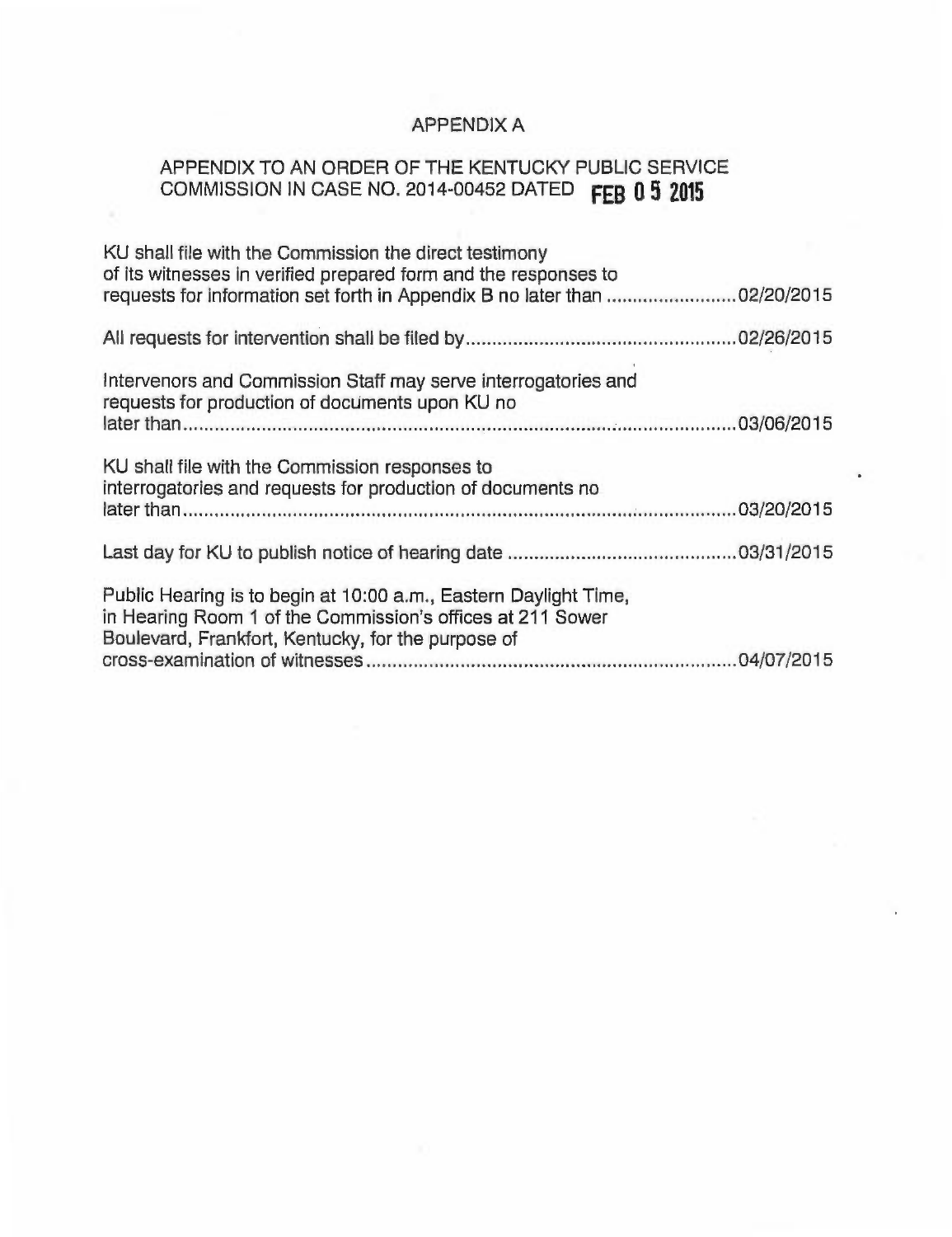#### APPENDIX B

### APPENDIX TO AN ORDER OF THE KENTUCKY PUBLIC SERVICE COMMISSION IN CASE NO. 2014-00452 DATED FEB 0 5 20I5

1. If a change in the base fuel cost is proposed, state the month to be used as the base period (b). If the base period results in a fuel cost other than one representative of current costs as prescribed by 807 KAR 5:056, Section 1(2), explain why this base period was selected. If no change is proposed, include an explanation of the reason(s) KU believes the current base period fuel cost should remain unchanged.

2. Provide a calculation of the fossil fuel costs F(b) that KU proposes to use to calculate the base period fuel cost. This calculation shall show each component of F(b) as defined by 807 KAR 5:056. Explain why the fuel cost in the selected base period is representative of the level of fuel cost currently being experienced by KU.

3. Provide a schedule showing each component of sales as defined by 807 KAR 5:056 in the selected base period (b). Explain why KU believes that the sales in the selected base period (b) are representative of the level of kWh sales that KU will derive from the level of fuel cost incurred during the selected base period (b).

4. Provide a schedule showing the calculation of KU's proposed increase or decrease in its base fuel cost per kWh to be incorporated into its base rate.

5. Provide KU's most recent projected fuel requirements for the years 2015 and 2016 in tons and dollars.

6. Provide KU's most recent sales projections for the years 2015 and 2016 in kWh and dollars.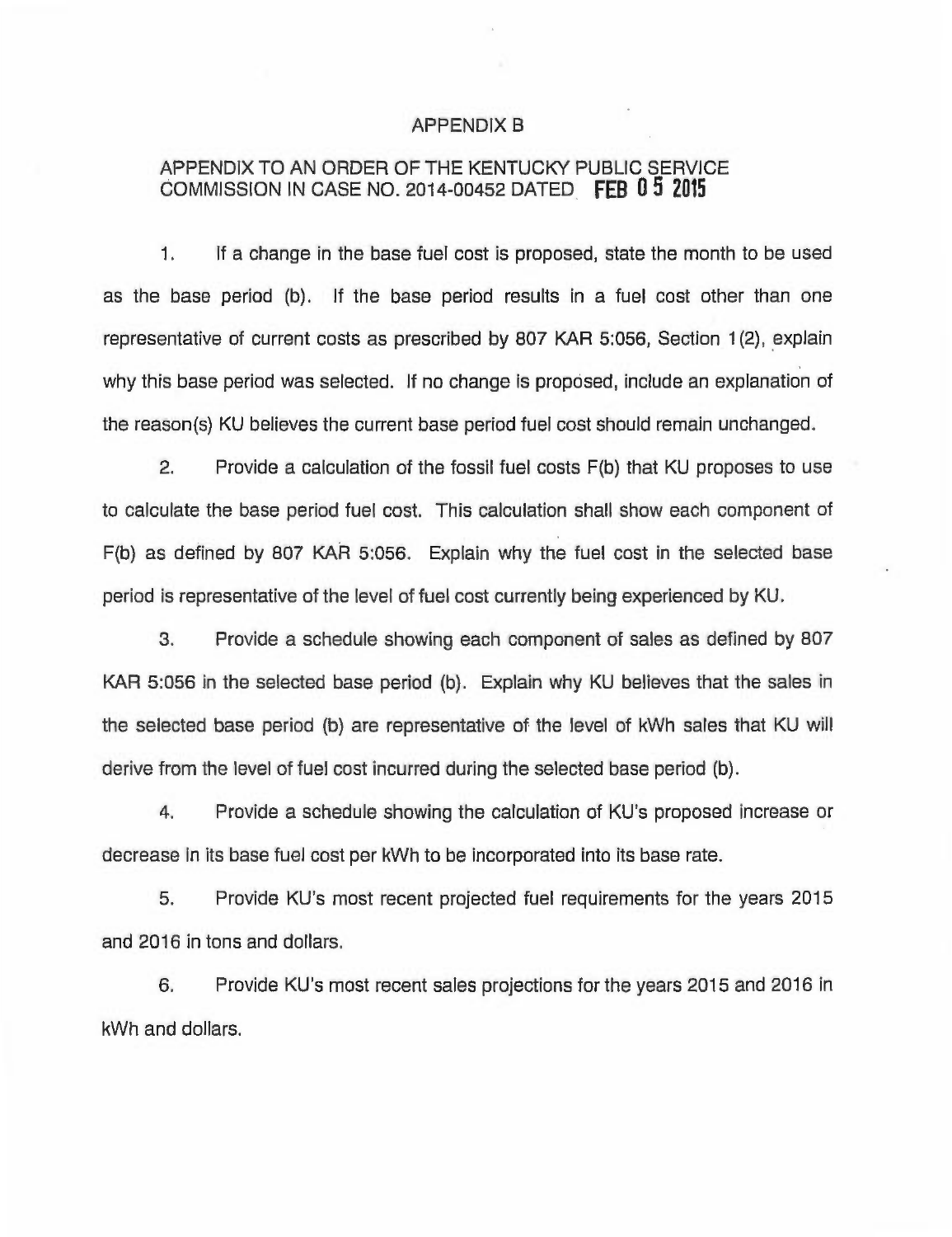7. Provide separately the amounts of power purchases used in the calculation of sales provided in response to Item 3.

B. Provide separately the amounts of intersystem power sales used in the calculation of sales provided in response to item 3.

9. Provide the planned maintenance schedule for each of KU's generating units for the years 2015 and 2016.

10. For the years ending October 31, 2013, and October 31, 2014, provide:

a. Maximum annual system demand; and

b. Average annual demand.

11. List all firm power commitments for KU for the years 2015 and 2016 for (a) purchases and (b) sales. This list shall identify the other party (buyer or seller), the amount of commitment in MW, and the purpose of the commitment (e.g., peaking, emergency).

12. Provide a monthly billing summary for all sales to all electric utilities for the period May 1, 2014, through October 31, 2014.

13. a. Provide a schedule of the calculation of the 12-month average line loss by month for November 2012 through October 2014.

b. Describe the actions that KU has taken to reduce line loss during this period.

14. List KU's scheduled, actual, and forced outages between May 1, 2014, and October 31, 2014.

15. For each existing fuel contract categorized as long-term (i.e., one year or more in length), provide:

 $-2-$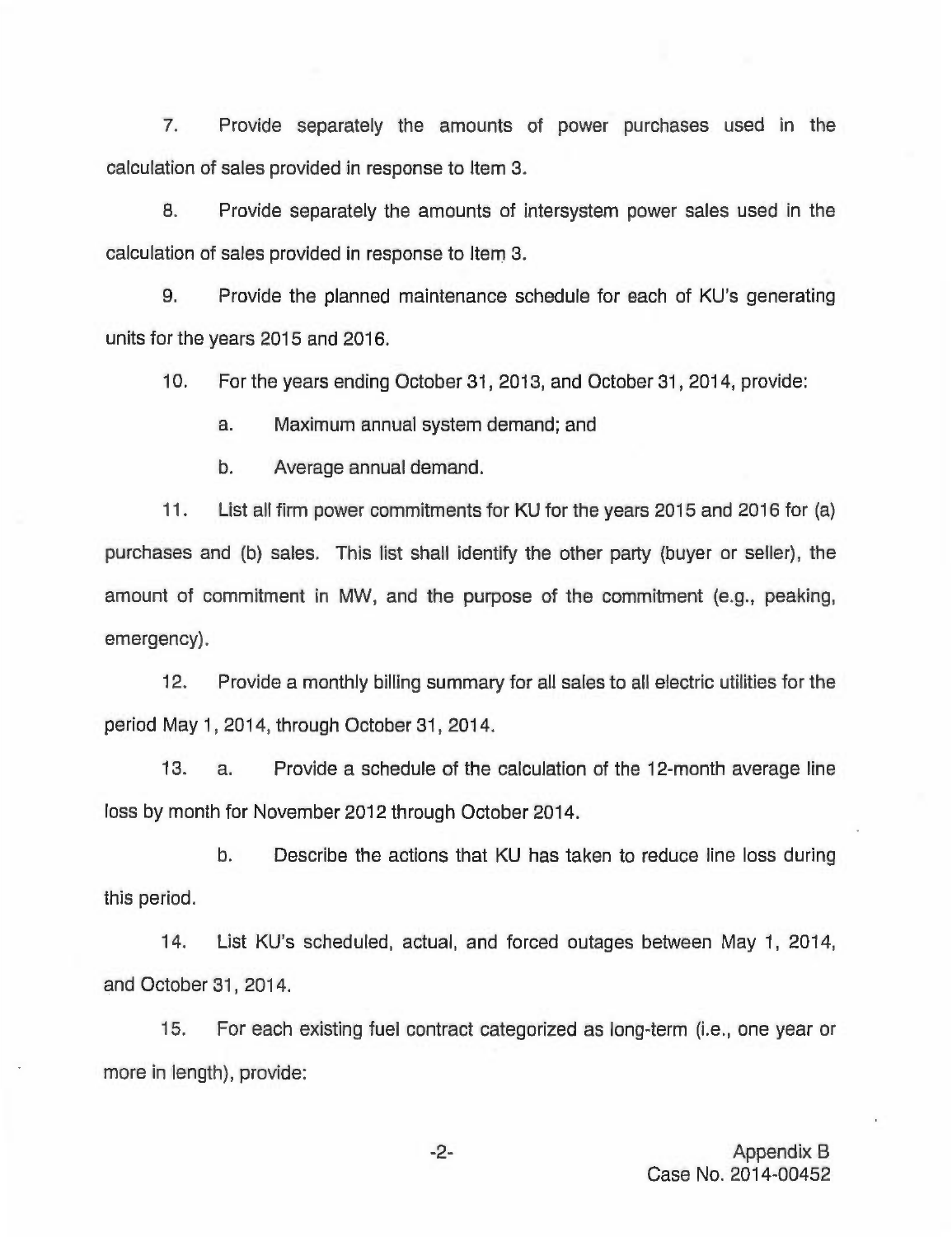- a. Supplier's name and address;
- b. Name and location of production facility;
- c. Date when contract was executed;
- d. Duration of contract;
- e. Date(s) of each contract revision, modification, or amendment;
- f. Annual tonnage requirements;
- g. Actual annual tonnage received since the contract's inception;
- h. Percent of annual requirements received during the contract's term;
- i. Base price in dollars per ton;
- j. Total amount of price escalations to date in dollars per ton; and
- k. Current price paid for coal under the contract in dollars per ton  $(i +$
- $\mathbf{i}$ .

16. Provide a schedule of the present and proposed rates that KU seeks to change pursuant to 807 KAR 5:056, shown in comparative form.

17. Provide a statement showing by cross-outs and italicized inserts all proposed changes in rates. A copy of the current tariff may be used.

18. a. State whether KU regularly compares the price of its coal purchases with those paid by other electric utilities.

b. If the response is yes, state:

(1) The utilities that are included in this comparison and their locations; and

(2) How KU's prices compare with those of the other utilities for the review period. Include all prices used in the comparison in cents per MMbtu.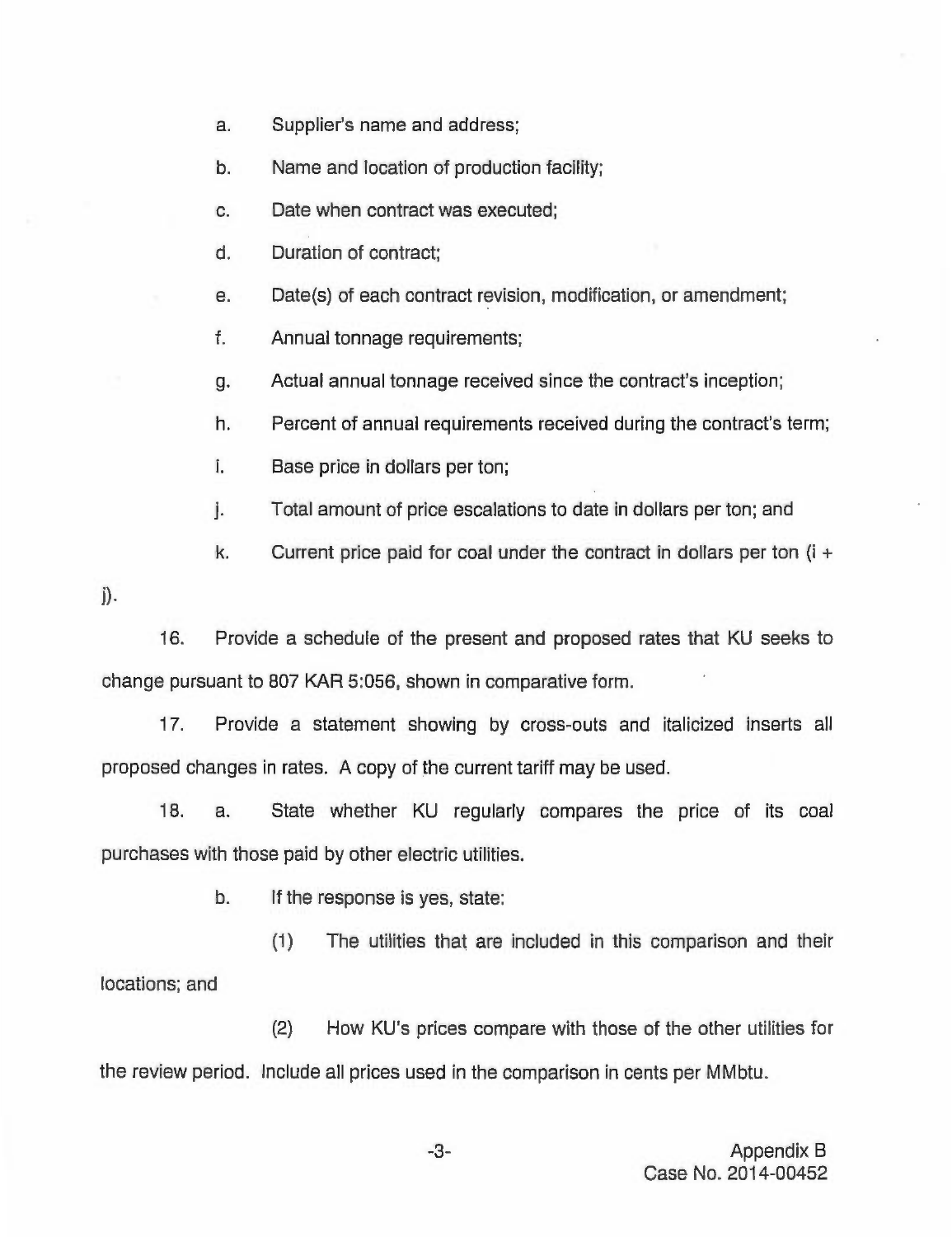19. For the period under review by generating station, list the percentages of KU's coal delivered by:

a. Rail;

b. Truck; and

c. Barge.

20. For each generating station, state the methods of coal delivery currently available.

21. a. State KU's coal inventory level in tons and in number of days' supply as of October 31, 2014. Provide this information by generating station and in the aggregate.

b. Describe the criteria used to determine the number of days' supply.

c. Compare KU's coal inventory as of October 31, 2014, to its inventory target for that date for each plant and for total inventory.

d. If actual coal inventory exceeds inventory target by ten days' supply, state the reasons for the additional inventory.

e. (1) State whether KU expects any significant changes in its current coal inventory target within the next 12 months.

(2) If the response is yes, state the expected change and the reasons for this change.

22. a. State whether KU has audited any of its coal contracts during the period from May 1, 2014, to October 31, 2014.

b. If the response is yes, for each audited contract:

(1) Identify the contract;

-4- Appendix B Case No. 2014-00452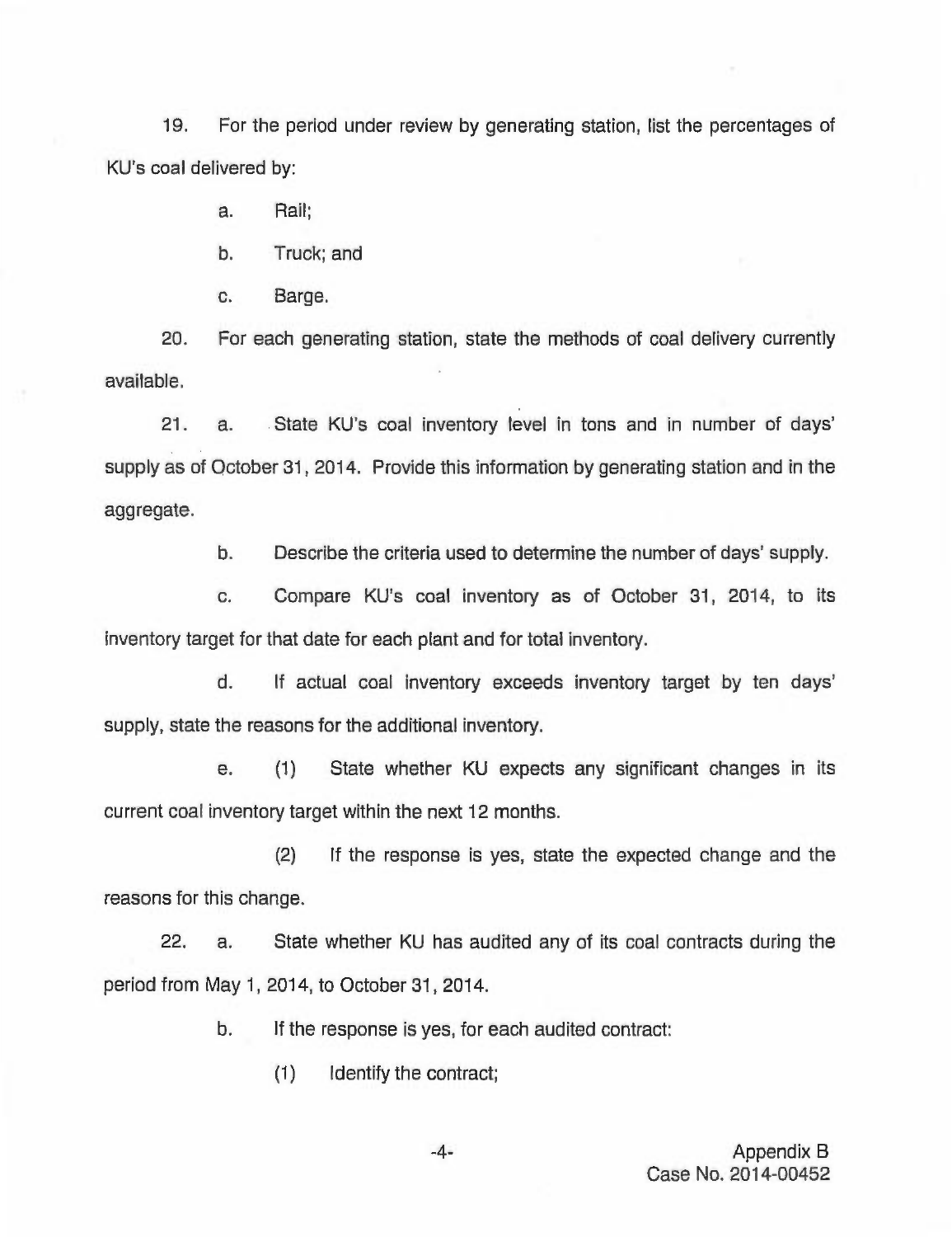- (2) Identify the auditor;
- (3) State the results of the audit; and
- (4) Describe the actions that KU took as a result of the audit.

23. a. State whether KU has received any customer complaints regarding its FAC during the period from May 1, 2014, to October 31, 2014.

b. If the response is yes, for each complaint, state:

- (1) The nature of the complaint; and
- (2) KU's response.

24. a. State whether KU is currently involved in any litigation with its current or former coal suppliers.

- b. If the response is yes, for each litigation:
	- (1) Identify the coal supplier;
	- (2) Identify the coal contract involved;
	- (3) State the potential liability or recovery to KU;
	- (4) List the issues presented; and
	- (5) Provide a copy of the complaint or other legal pleading that

initiated the litigation and any answers or counterclaims. If a copy has previously been filed with the Commission, provide the date on which it was filed and the case in which it was filed.

c. State the current status of all litigation with coal suppliers.

25. List each written coal supply solicitation issued during the period May 1, 2014, to October 31, 2014.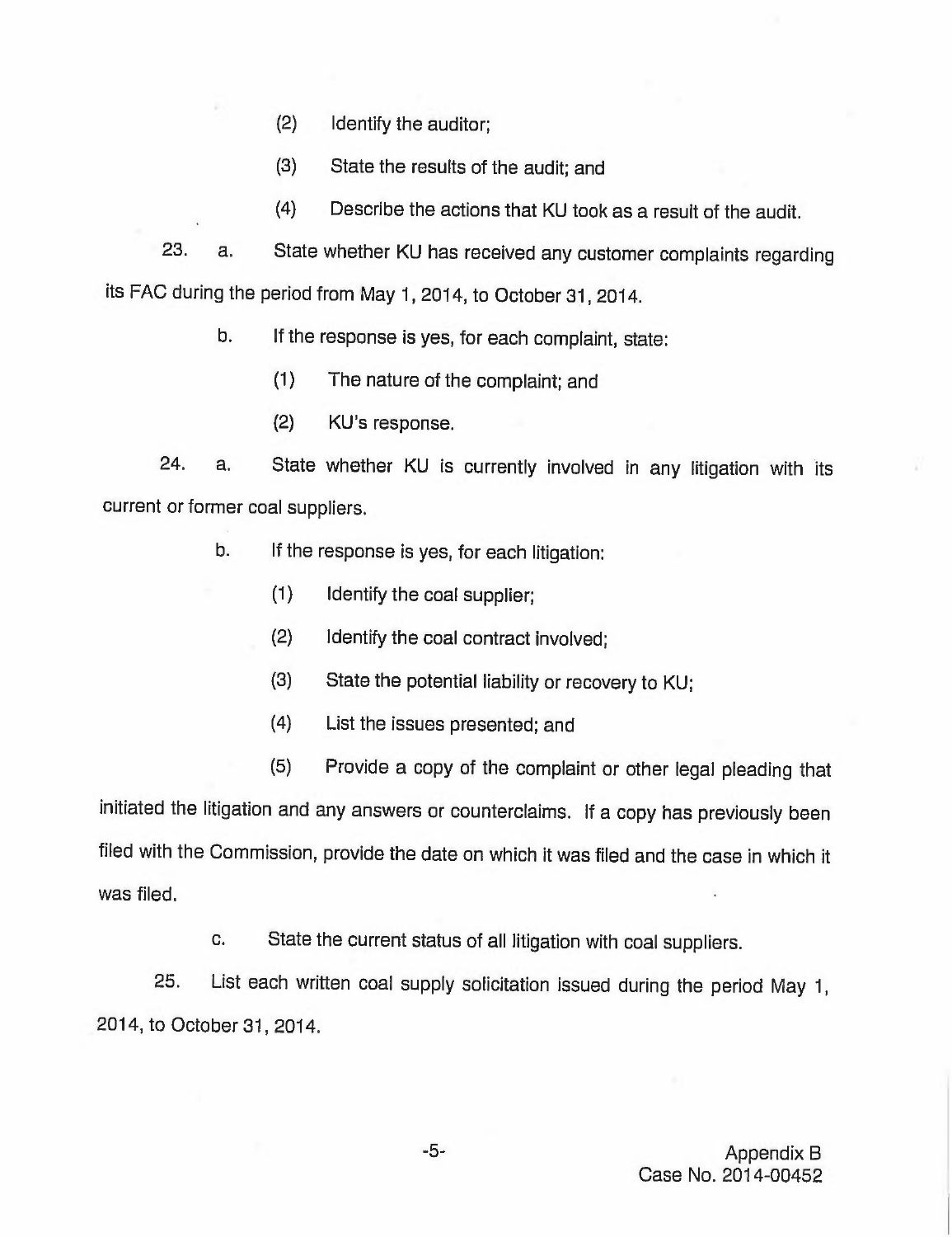a. For each solicitation, provide the date of the solicitation (contract or spot), the quantities solicited, a general description of the quality of coal solicited, the time period over which deliveries were requested, and the generating unit(s) for which the coal was intended.

b. For each solicitation, state the number of vendors to whom the solicitation was sent, the number of vendors who responded, and the selected vendor. Provide the bid tabulation sheet or corresponding document that ranks the proposals. (This document shall identify all vendors who made offers.) State the reasons for each selection. For each lowest-cost bid not selected, explain why the bid was not selected.

26. List each oral solicitation for coal supplies issued during the period from May 1, 2014, to October 31, 2014.

a. For each solicitation, state why the solicitation was not written, the date(s) of the solicitation, the quantities solicited, a general description of the quality of coal solicited, the time period over which deliveries were requested, and the generating unit(s) for which the coal was intended.

b. For each solicitation, identify all vendors solicited and the vendor selected, Provide the bid tabulation sheet or other document that ranks the proposals. (This document shall identify ail vendors who made offers.) State the reasons for each selection. For each lowest-cost bid not selected, explain why the bid was not selected.

27. For the period from May 1, 2014, to October 31, 2014, list each vendor from whom coal was purchased and the quantity and nature of each purchase (e.g., spot or contract). For the period under review in total, provide the percentage of purchases that were spot versus contract. For contract purchases, state whether the

 $-6-$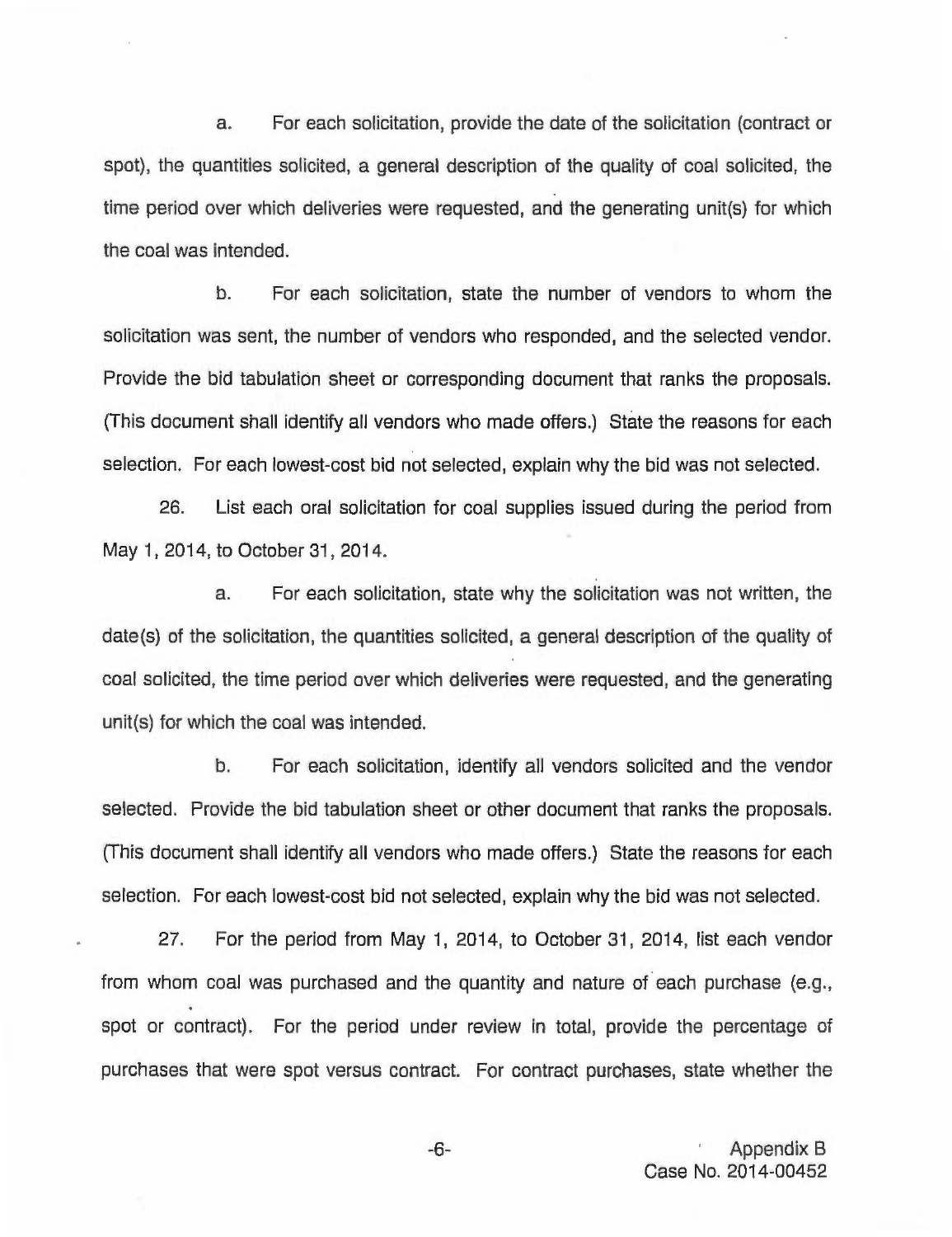contract has been filed with the Commission. If the response is no, explain why it has not been filed.

28. For the period from May 1, 2014, to October 31, 2014, list each vendor from whom natural gas was purchased for generation and the quantity and nature of each purchase (e.g., spot or contract). For the period under review in total, provide the percentage of purchases that were spot versus contract. For contract purchases, state whether the contract has been filed with the Commission. If the response is no, explain why it has not been filed.

29. State whether KU engages in hedging activities for its coal or natural gas purchases used for generation. If the response is yes, describe the hedging activities in detail.

30. For each generating station or unit for which a separate coal pile is maintained, state for the period from May 1, 2014, to October 31, 2014, the actual amount of coal burned in tons, actual amount of coal deliveries in tons, total kWh generated, and actual capacity factor at which the plant operated.

31. a. During the period from May 1, 2014, to October 31, 2014, have there been any changes to KU's written policies and procedures regarding its fuel procurement?

- b. If yes,
	- (1) Describe the changes;
	- (2) State the date(s) the changes were made;
	- (3) Explain why the changes were made; and
	- (4) Provide the written policies and procedures as changed.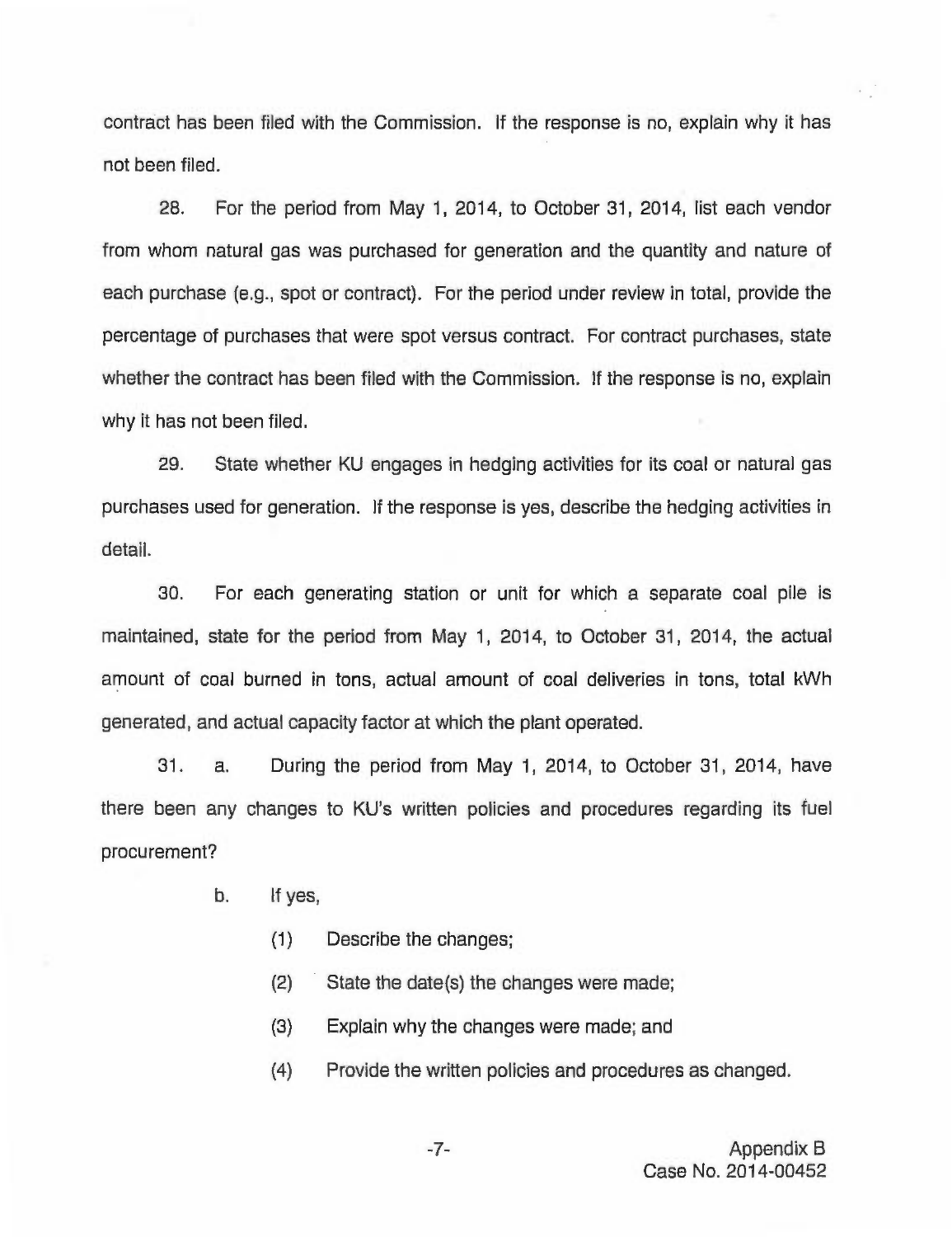c. If no, provide the date when KU's current fuel procurement policies and procedures were last changed, when they were last provided to the Commission, and identify the proceeding in which they were provided.

32. a. State whether KU is aware of any violations of its policies and procedures regarding fuel procurement that occurred prior to or during the period from May 1, 2014, to October 31, 2014.

b. If the response is yes, for each violation:

(1) Describe the violation;

(2) Describe the action(s) that KU took upon discovering the violation; and

(3) Identify the person(s) who committed the violation.

33. Identify and explain the reasons for all changes in the organizational structure and personnel of the departments or divisions that are responsible for KU's fuel procurement activities that occurred during the period from May 1, 2014, to October 31, 2014.

34. a. Identify all changes that KU made during the period from May 1, 2014, to October 31, 2014, to its maintenance and operation practices that affect fuel usage at KU's generation facilities.

b. Describe the impact of these changes on KU's fuel usage.

35. a. List all intersystem sales during the period from May 1, 2014, to October 31, 2014, in which KU used a third party's transmission system.

b. For each sale listed above: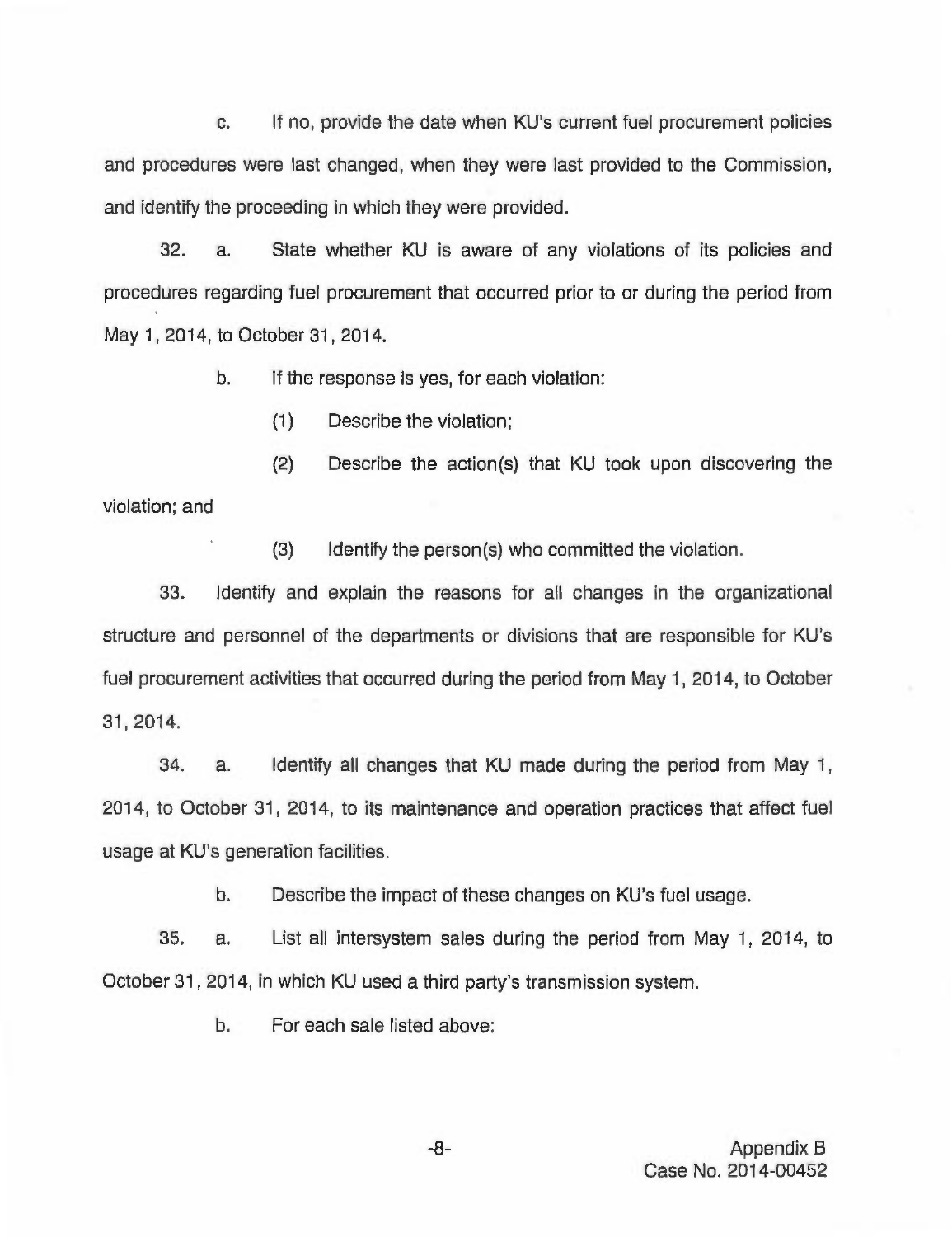(1) Describe how KU addressed, for FAC reporting purposes, the cost of fuel expended to cover any line losses incurred to transmit its power across the third party's transmission system; and

(2) State the line-loss factor used for each transaction and describe how such line-loss factor was determined.

36. Describe each change that KU made to its methodology for calculating intersystem sales line losses during the period from May 1, 2014, to October 31, 2014.

37. State whether KU has solicited bids for coal with the restriction that it was not mined through strip mining or mountaintop removal. If the response is yes, explain the reasons for the restriction on the solicitation, the quantity in tons and price per ton of the coal purchased as a result of this solicitation, and the difference between the price of this coal and the price it could have obtained for the coal if the solicitation had not been restricted.

38. List KU's generating units in economic dispatch order. State whether KU's generating units were operated in economic dispatch order during the period under review. If the response is no, explain.

39. By month, provide the \$/MWh of fuel costs allocated each to native load and off-system sales for November 2012 through the most recent month available. Include in the response the calculations supporting the \$/MWh amounts.